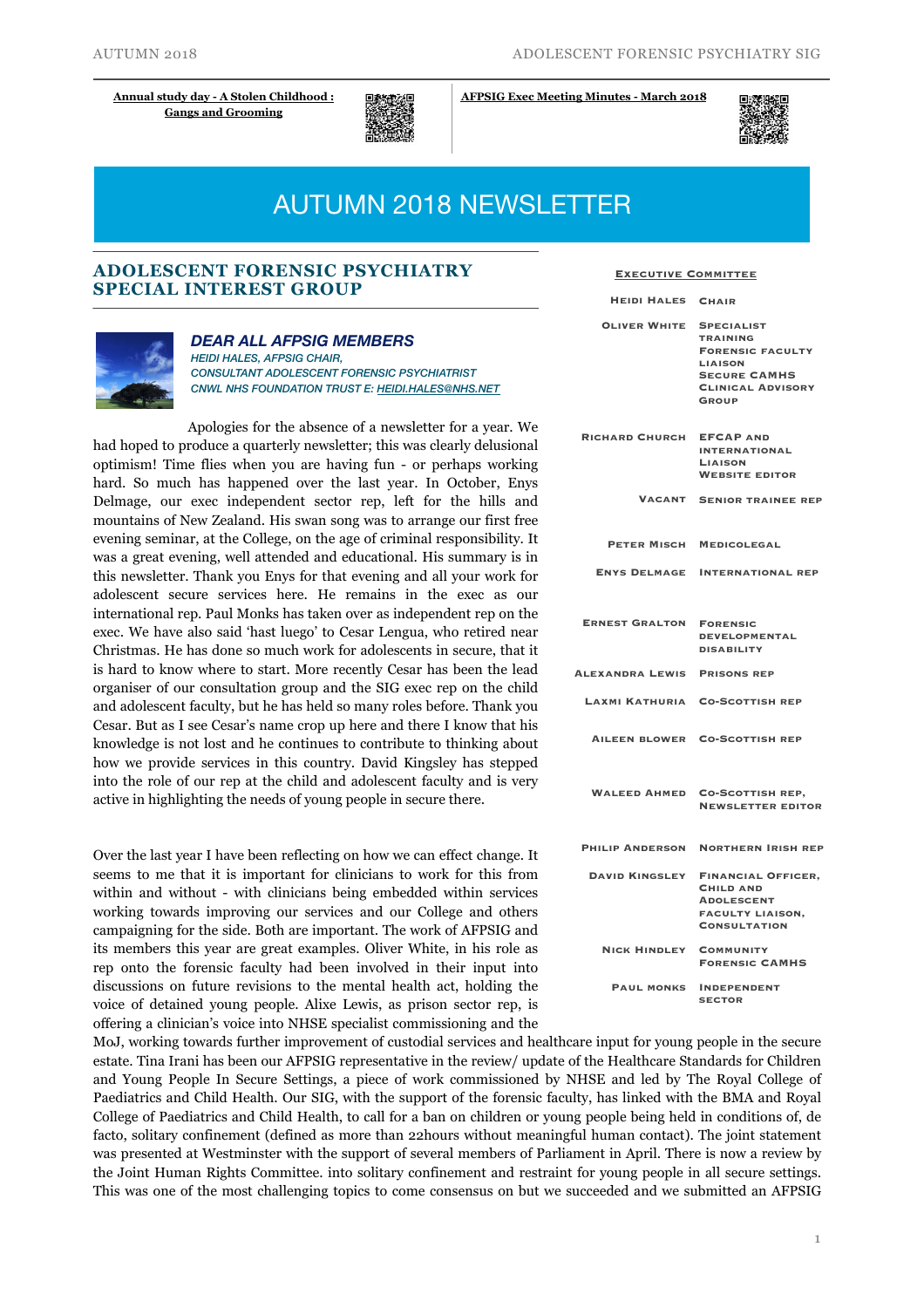#### response.

There have been several new major health initiatives. SECURE STAIRS is a major new initiative to provide trauma informed, psychologically lead services embedded into and implemented by staff in non hospital secure services for young people. The aim is for individual care plans for all young people and could be transformative to the care offered across all services. Alongside implementation there is evaluation over 3 years - so watch this space. There are also on going rumours about where the first secure school may be, what it will look like and, indeed, how the juvenile justice estate will change over the next few years.

Forensic CAMHS has been rolled out across the England with staggered 'go live' dates. This service, too, is being evaluated over 3 years. Well done Nick for all your work in this area.

There are clinical networks embedded within the implementation of both SECURE STAIRS and FCAMHS. We also now have a supportive low secure clinical network working alongside the medium secure clinical network. In England we all should be connected. There are also many exciting developments in our other home countries. Within AFPSIG we hope to continue task to support and integrate our colleagues all of our home countries and those spread far and wide. We continue to contribute an annual contribution to EFCAP and Richard Church represents us on their board. They have an annual conference well worth attending: we get reduced fees in view of the College contribution.

We have had discussions in our executive about how we respond to consultations. When we were a young group one person responded to consultation requests, this developed into a group that had an open invitation, now all members of the exec are informed of all requests. If you would like to be involved - please email.

In fact, there are many opportunities to become involved including helping us respond to consultations, arranging our annual study day, doing an evening seminar on your expertise and joining the exec. We still have an AFPSIG meeting at the child and adolescent and forensic faculty meetings and the Exec meet in June / July to agree plans for the following year. Minutes of this meeting are put in the AFPSIG college webpage. We are open to new ideas and fresh enthusiasm. COME JOIN US.

Finally, we have our annual study day on Monday 19th November - **A Stolen Childhood: Gangs and Grooming**. We have a great line up of clinical, police, government and academic speakers and an opportunity in the afternoon to discuss and debate with the experts. See the link above to the webpage for the provisional programme and how to book



#### *ADOLESCENT FORENSIC SPECIAL INTEREST SESSION: TO PLEAD OR NOT TO PLEAD – 21.09.17 ENYS DELMAGE*

### *CONSULTANT ADOLESCENT FORENSIC PSYCHIATRIST*

The AFPSIG were delighted to be able to host and facilitate an evening session considering the Practice Directions and their impact on young defendants. The panel consisted of Professor Eileen Vizard CBE, Consultant Child and Adolescent Psychiatrist and honorary senior lecturer at UCL Great Ormond Street Institute of Child Health, Shauneen Lambe (Joint Chief Executive Officer at Just For Kids Law, barrister in the UK and attorney in the USA, Dr. Laura Janes, Legal Director and legal consultant at the Howard League for Penal Reform and Dr. Enys Delmage, Consultant in Adolescent Forensic Psychiatry.

Dr. Hales introduced the event and Dr. Delmage presented some slides in relation to the concepts of fitness to plead in Crown Courts, the absence of statutory processes for fitness to plead in summary courts (i.e youth and magistrates' courts) and the distinctions between fitness to plead and effective participation. This was summarised in the